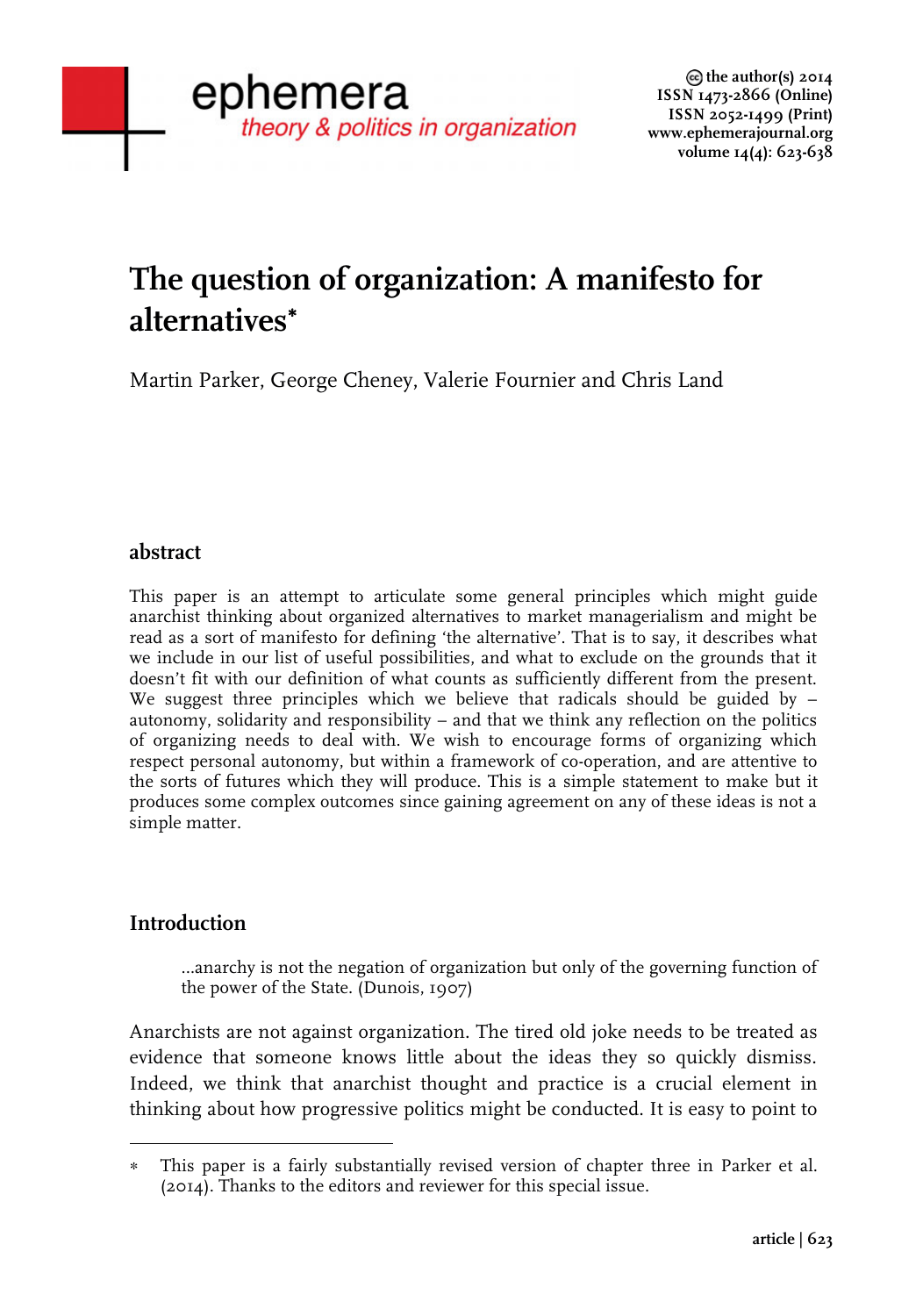the problems of the present, and then to suggest (at the end of a series of complaints) that a new world is possible. What is much harder is to systematically imagine what those alternatives might look like, to turn opposition and analysis into proposals. Colin Ward once suggested that anarchist organizations should be voluntary, functional, temporary and small (1966: 387). Whilst this is a provocative beginning, its shows the problem with any attempt to state general principles as if they were truths. 'Functional' for who? Could a temporary organization administer justice, or make computers? How small should an organization be, or how big can it get before we split it in two? Is slavery an alternative to capitalism? Is piracy, or the Kibbutz, or digging unused land for food? At some point, being critical of other economic ideas and institutions must turn into a strategy of providing suggestions, resources and models, but these themselves must be criticized. There are no grounds for assuming that 'alternatives' are somehow new, pure or uncontroversial. 'Politics' will not end because we have new organizational forms.

However, in this paper we want to explore just what sort of principles we might deploy to think about the question of organization. Anarchism is a really rich stream of thought to stimulate such ideas because it is, in an important sense, the first form of 'organization theory' in which 'organization' was assumed to be an open term. From the earliest forms of anarchism the problem was precisely how systems of governance might be arranged in the absence of the divine right of kings, the violence of the state, or the coercions of capital. Unlike the sort of organization theory which exists within the business school, and which assumes economic white man, managers, managed, the sale of labor, the superiority of markets and so on, anarchist organization theory assumes as little as it can. There might be a commitment to some version of individualism and/or community, but even these presuppositions need to be spelled out as a precursor to actual descriptions of communes, federations, syndicalism, mutual aid, cooperatives or whatever. This is to say that anarchism (like some feminisms and forms of green thought) is a system which proposes organizational answers to political questions. It is in this sense that we offer this paper as a contribution to the project of conjoining anarchism and critical management studies. Not anarchist organizing as a closed category, but certainly a theory of organization which is infused with anarchist ideas.

This paper is not a worked out manifesto for a new world which could be inaugurated tomorrow. The world is more complex than that, with different histories and spaces running parallel to the rise of different capitalisms. Neither do we believe that there will be another world one day in which all our problems will be solved once its logic is explained, or humans can become innocent again, or a prophet turns up with some instructions. Instead we argue here that all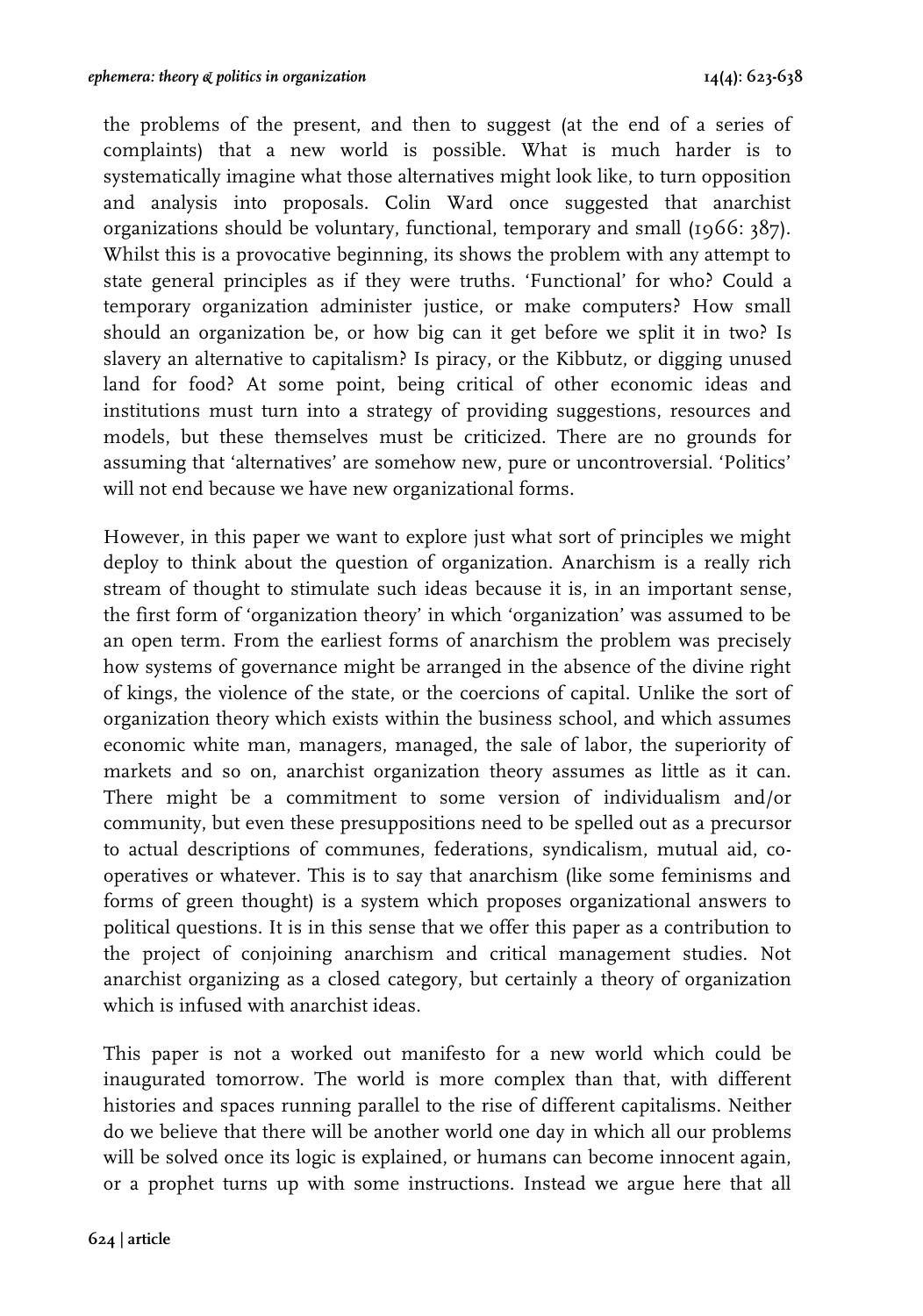forms of organizing are 'political', which is another way of saying that they are contested. They have upsides and downsides, and it simply isn't possible to say that there are some arrangements which are unambiguously good, and others that are unambiguously bad. Markets can be hugely helpful forms of reward and distribution in some circumstances, and communes can be oppressive and narrow places which crush individuals. Hierarchies of authority can be helpful too on occasion, particularly for making quick decisions, while democratic and popular education could easily reproduce sexist and racist ideas. The key issue that we want to bring out in this paper is an awareness of the consequences of particular forms, and to always understand that there are other ways of doing things. We have choices, individually and collectively, and we must never assume that 'there is no alternative' because of certain immutable laws of markets or organizing (Clegg, 1990: 58; Fisher 2007).

This paper is an attempt to articulate some general principles, understood as qualified and contingent, which might guide thinking about alternatives to globalizing capitalism and market managerialism at the present time. We are trying to say what we are 'for' and not just endlessly moan about what we are 'against' (Parker, 2002a). Below, we outline some key principles which seem to tie together the forms of organizing that we are positive about, and might be read as a sort of manifesto for defining 'the alternative'. That is to say, it describes what we include in our list of useful possibilities, and what to exclude on the grounds that it doesn't fit with our definition of what counts as sufficiently different from the present. In broad terms, we will suggest three principles which we believe that radicals should be guided by – autonomy, solidarity and responsibility – and that we think any reflection on the politics of organizing needs to deal with. To summarize very briefly, we wish to encourage forms of organizing which respect personal autonomy, but within a framework of cooperation, and are attentive to the sorts of futures which they will produce. This is a simple statement to make, almost a vacuous one, but it actually produces some complex outcomes, because gaining agreement on any of these ideas is very tricky indeed.

# **The means and ends of organizing**

My point is not that everything is bad, but that everything is dangerous, which is not exactly the same as bad. If everything is dangerous, then we always have something to do. (Foucault, 1983: 231-232)

It isn't always easy to decide what is 'alternative', and we think it would be hard to say that there are any forms of organization, or specific organizations, which we can always and forever decide to be good. There are plenty of accounts of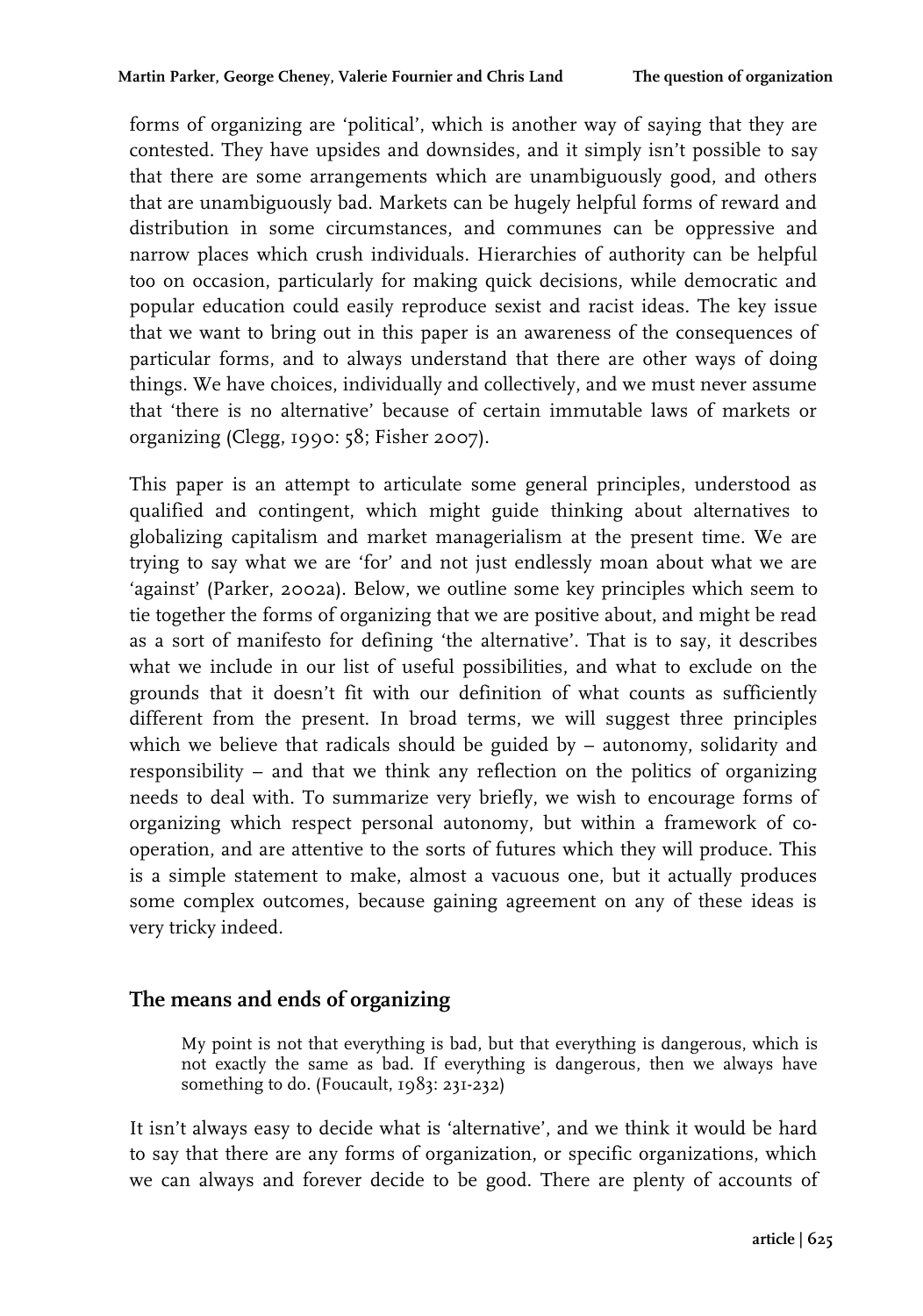institutions which start well, but fall into bad habits, or become dominated by a cadre of leaders, or within which the excitement of the new becomes the atrophy of the old. Sometimes we could say that a noble goal has been displaced by a business logic, the logic of capitalism. Another possible explanation is that, as the sociologist Robert Michels suggested with his phrase the 'iron law of oligarchy', those who become powerful within an organization are often motivated by selfenhancement, self-preservation and the consolidation of power (Georgiou, 1981). This means that organizations often just keep on doing whatever it is that they do, like zombies that move, but have no consciousness or heart. As Cheney (2002) notes, organizations don't usually choose to self-destruct, regardless of whether their ends have been corrupted, or their means are still appropriate.

This means that we always need to be wary about organizing, even organizing that looks like it is 'alternative'. Part of the problem here rests on making some judgments about the inseparability of means and ends. That is to say, is it enough to decide that a particular form of organizing aims at an end that we deem to be 'good'? We might well say that it is, and consequently that certain ends justify almost any means. So, if a big bank is making money from microfinance, but people are being lifted out of poverty, then we might be satisfied. Or, if a very hierarchical form of managerialism is being used in a company that manufactures organic foods, then we could still potentially agree that this is a good organization. Of course we can also play these arguments in reverse, and suggest that the means are the evidence that we should use in our judgments. So if an organization was co-operatively owned, but engaged in a particularly cruel form of factory farming, we could perhaps discount the means in some way. Or perhaps we could imagine a form of community currency being used to exclude 'outsiders' from engaging in certain kinds of financial transactions. In these cases, it might be that our care for animals, or for a certain sort of humans, means that the ownership of the organization or the origin of the medium of exchange is pretty irrelevant to our final judgments.

As should be pretty clear, the distinctions we are making here are very troublesome, and could well create some rather paradoxical outcomes. In fact, we believe that any argument about a separation between means and ends should be treated with extreme skepticism, because we do not think you can make a judgment about one in isolation from the other. The distinction between the two often makes us assume that we have no choice, but to use particular methods, or to attempt to achieve particular goals. Max Weber captured the distinction rather nicely in terms of his distinction between the instrumentally rational action which in modern times he saw as characteristic of bureaucratic organizations (*Zweckrational*) and value rational action which was aimed at a particular ethical, political or spiritual goal (*Wertrational*) (Weber, 1978 [1922]). But though they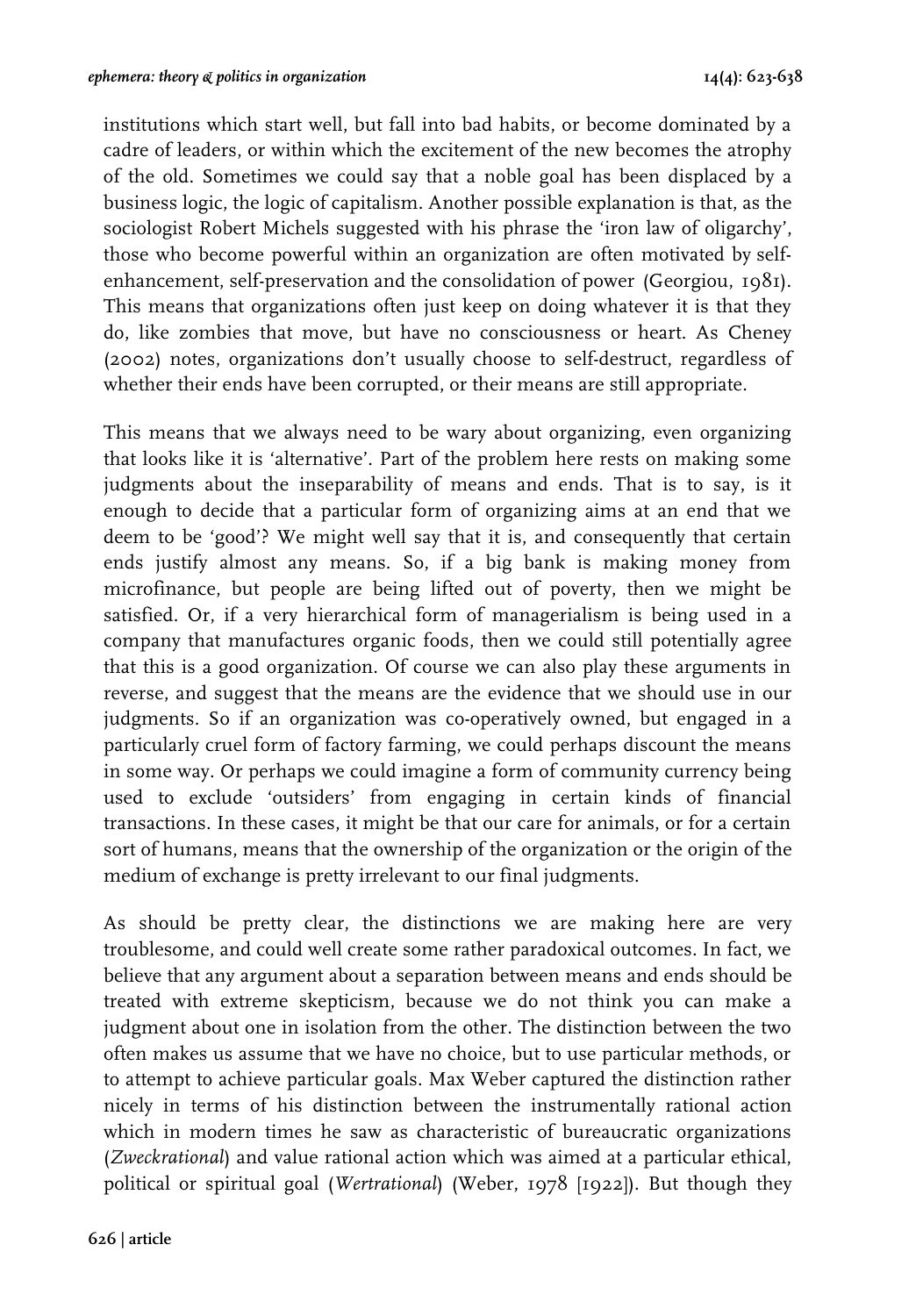may seem different, the key issue for Weber is that they are both 'rational' in the sense that they are explanations that can be used to justify forms of action and organization. So the question is not whether one way of thinking is irrational, or less rational, because every form of life is underpinned by a certain sort of rationality. We can't simply disentangle the question of how something is done from the broader issue of why it should be done as if value rationality could simply be discounted, and neither do noble ends justify the use of any means necessary.

Take for example the question of the university. Can we detach 'how' something is being taught from why it is being taught? Many policy makers and students might argue that the university should be relevant to the economy and business, which typically seems to be a way of saying that it should fit students for jobs. In which case, the university is merely a means to get a degree certificate. But it is very difficult to argue that the end of certifying potential employees is the *only* purpose of the university, simply because the means are crucial in order to achieve the end. The process of learning is what we learn, and the certificate you get when you leave states that you have undergone that process, not simply that you have learnt certain facts and can repeat them when poked. Hypnosis or smart drugs would be more effective if this was the case, and we wouldn't bother with reading, listening or talking. Indeed in some sense the educational means are the end, unless we argue that a university is only there to award degree certificates in return for money. To use a different example, we sometimes walk because we want to get somewhere in particular, but we also go for walks because we like walking, and it keeps us healthy, and we can talk with our friends and see interesting things. Which is the means and which is the end?

Think about the idea of making a decision. Within conventional organizations, decisions are made by those with power and status. We could say that a decision is a means to an end, and having 'managers' to make those decisions is a means that ensures that getting to the end is more speedy and efficient. Perhaps, but as many radicals – but particularly anarchists – have argued, we could treat a collective form of decision making as an end in itself as well as a means. This might be based, not on an utilitarian meta-ethics which assumed that means and ends could be clearly distinguished, but an account which orients social practices to virtues which can be collectively discussed (Franks, 2008). We might then think about the art of cooperating, and not about organizing as simply a means to some end (Lovink and Scholz, 2007). If the intention of the organization's members is to take decisions slowly and democratically, then the very process of organizing in a particular way becomes its own reward, as well as a process by which other goals might be achieved. As Maeckelberg's work on the alterglobalization movement shows (2009; 2011), such organizing is 'prefigurative',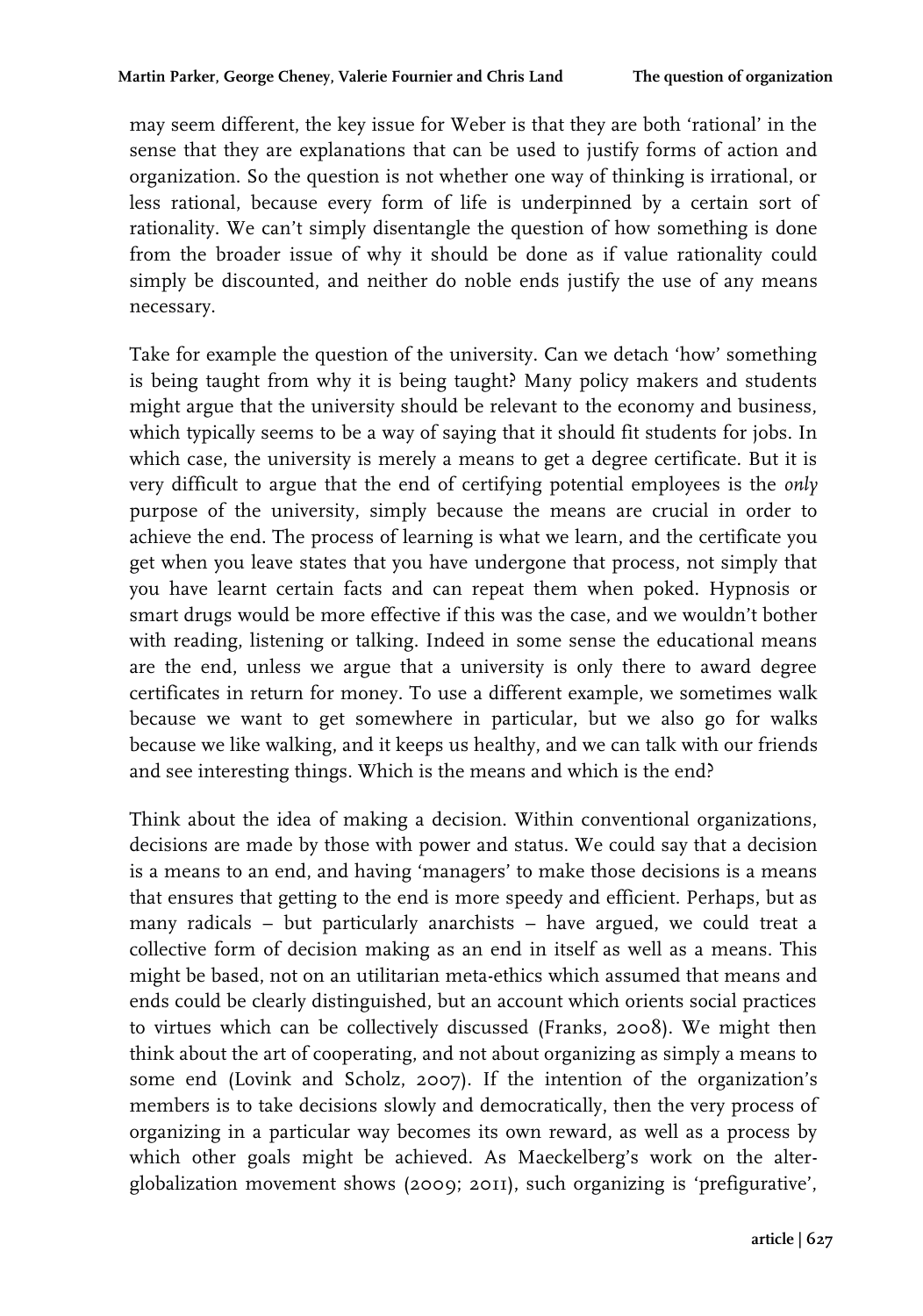in the sense that it attempts to bring new forms of social relationships into being. A distinction between means and end, cause and effect, which seems quite secure in common sense (and utilitarian reasoning) begins to look rather suspicious, and politically loaded, in the context of alternative organizing which attempts to build a new world in the context of the old.

Hence we are suspicious of arguments which suggest that any means are acceptable to achieve certain ends, just as we are about suggestions that only certain means are 'efficient' or justifiable. Allowing big financial institutions to make money from the poor is an useful example here, because deeming microfinance or 'bottom of the pyramid' arguments not to be 'alternative' doesn't mean that we are against poverty reduction, simply that we do not think that any means are justifiable. (And in any case, there might be better means than these.) A key part of our argument here is to show that we can, and should, treat all assertions about the relationship between means and ends as political ones. We should always be suspicious if someone tells that there is no alternative, no choice, and that we should be 'realistic'. The end point of many arguments against change is that things have to be like this because of 'the market', or 'the bottom line', or 'human nature' which are usually assertions that suit procapitalists and those who have something to defend in the present state of affairs. In fact, we think that almost no particular forms of human organizing are inevitable, and that there are always choices about means, ends and the relations between them. For example, if we imagine the university as a mechanism for producing the future, then perhaps it can produce different futures, and different sorts of people to inhabit those futures? The only other position is that history has ended and there are no alternatives, in which case writing articles like this, in journals like this one, is an exercise in futility.

## **Three principles**

…everyone organizes themselves – organizers and anti-organizers. Only those who do little or nothing can live in isolation, contemplating. This is the truth; why not recognize it. (Malatesta, 1907)

Opening up the politics and possibilities of organizing, whether using anarchist theory or any other, like this doesn't solve our problems. It makes things much more difficult because we can longer admit of any arguments about inevitability, and instead have to justify our individual and collective choices on the basis of what forms of rationality we wish to encourage. These will have to be reasons which encompass both means and ends, processes and purposes, and rest upon some sort of idea about the kinds of society and people we wish to encourage. This means that visions of a better form of social order, ideas about utopia if you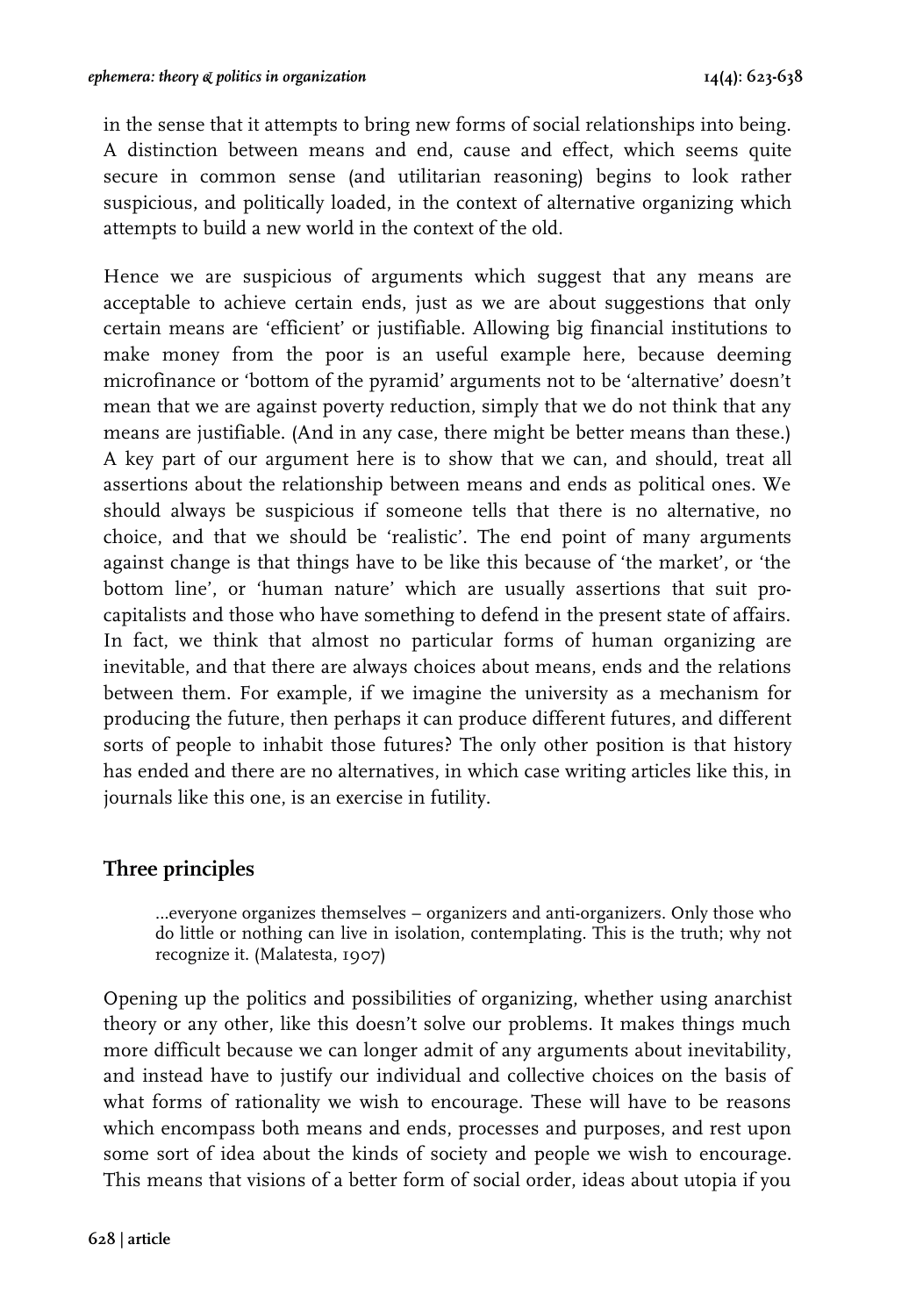will (Parker 2002b; Parker, Fournier and Reedy 2007), are central to the judgments we might make concerning what is alternative and what is mainstream, about the difference between community and coercion, fair exchange and appropriation. We cannot assume that we will ever know the 'one best way' to organize (to borrow Frederick Taylor's term), and might instead encourage debate about ideas that are different to the way that we do things now – whether old, new, marginal, hidden, possible or imaginary.

Having said that, it seems necessary to try to explain the general principles that we think tie together what we mean by 'alternative' because we are not suggesting that 'anything goes'. There are many 'alternatives' to the present, including fascism, feudalism and slavery, but we are not advocating any of these here. As we noted quickly above, we think there are three broad orientations, values, logics or principles at work here – autonomy, solidarity and responsibility – and in this section we will explore them in a bit more detail.

First, we think that any alternative worth exploring must be able to protect some fairly conventional notions of individual autonomy, that is to say, to respect ourselves. This is not a controversial or novel idea, but one that underpins most conservative, liberal and libertarian political philosophy (Mill, 2005 [1859]; Nozick, 1974). Words like liberty, diversity, dignity and difference are more often honored in the breach rather than the observance but still gesture towards the radical proposal that individual freedoms really do matter. When we feel that we have been forced to do something that we don't want to do we are diminished in an important way and any social system which relies on coercion of an economic, ideological or physical form is not one which we can support easily. This means that we do think that individuals should have choices about some of the most important ways in which they live their lives. If there is no autonomy within a given social system, only rules, then we are justified in calling it totalitarian, uniform and intolerant of difference. For most people this will be an easy principle to establish, because it underlies so much of the ideology which supports neo-liberal capitalism, and yet we also want to argue that it contains a principle which must lie at the heart of any robust 'alternative'. As anarchists like Godwin, Proudhon and Stirner showed, a serious investigation of the conditions of possibility for freedom rapidly leads to a thoroughgoing criticism of the present, even if it is a present which claims to value individuals and encourage difference.

Our second principle reverses the assumptions of the first, and begins with the collective and our duties to others. This could be variously underpinned with forms of communist, socialist and communitarian thought, as well as virtue ethics, and insists that we are social creatures who are necessarily reliant on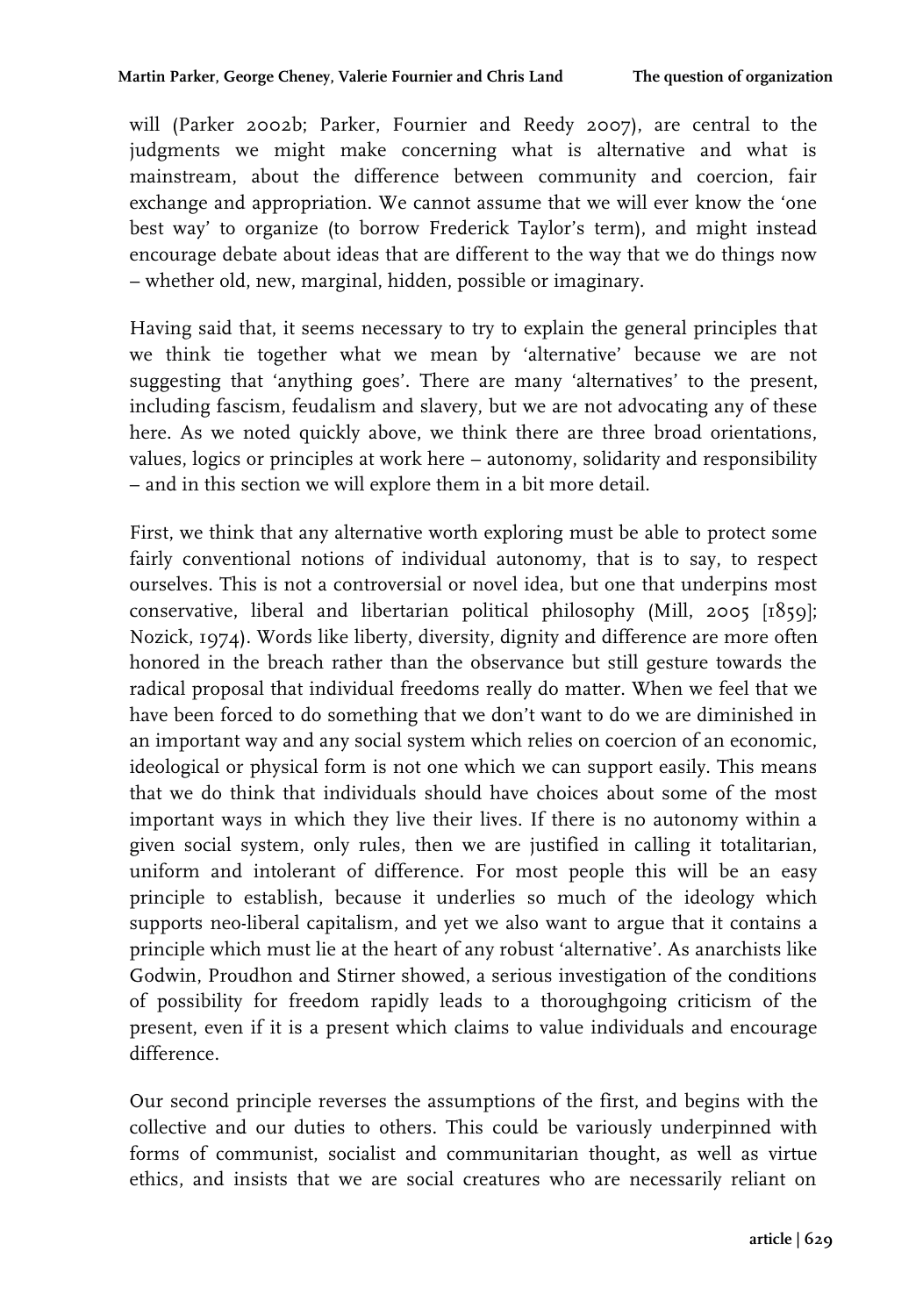others (MacIntyre 1981; Marx and Engels 1848/1967; Mulhall and Swift, 1992). This means that words like solidarity, co-operation, community and equality become both descriptions of the way that human beings are, and prescriptions for the way that they should be. On their own, human beings are vulnerable and powerless, victims of nature and circumstance. Collectively – bound together by language, culture and organization – they become powerful, and capable of turning the world to their purposes. Perhaps even more important than this is the way in which we humans actually make each other, providing the meanings and care which allow us to recognize ourselves as ourselves. In the most general sense, this is what 'social construction' means (Berger and Luckmann 1967), the making of the human through and with other humans in such a way that it becomes impossible to imagine even being human without some conception of a society to be oriented to. In terms of anarchist thought, the collectivism and mutualism of Bakunin, Kropotkin and anarchist communists of the First International fit fairly well with these sort of understandings.

Let's pause a moment before thinking about the third principle, because it's fairly clear that one and two are at best in tension with one another, at worst contradictory. How can we be both true to ourselves and at the same time orient ourselves to the collective? How can we value freedom, but then give it up to the group? Our answer to these problems is that we need to understand both principles as co-produced. For example, when we speak of being free, we usually mean 'free to', in the sense of being free to be able to exercise choices about where to go, who to vote for, what to buy and so on. This is precisely the idea of liberty that we are very often encouraged to imagine as being the pre-eminent principle around which our lives *should* be organized within a consumer society. But a moment's thought also allows us to see that 'freedom to' is only possible if we also experience 'freedom from'. As the political philosopher Isaiah Berlin (1969) put it, 'positive' and 'negative' liberty are not the same things, even if they appear to be aimed at the same goals. The individual freedom to be who we want to be rests on our freedoms from hunger, dislocation, violence and so on which can only be pursued collectively. We, as individuals, can only exercise our autonomy within some sort of collective agreement, a social contract if you like, which provides us with a shelter against events. So 'freedom' is an entirely abstract concept unless it is embedded within some sort of institutions. Otherwise, we might as well talk about being free to starve or pay high interest rates on loans, or at liberty to become a refugee or political prisoner. This is what liberalism, and extreme libertarianism, so often misses. In its entirely credible and modern defense of individual autonomy against despotic exercises of power it tends to have an allergic reaction towards the institutions which are needed to ensure that we can eat well and sleep safely in our beds.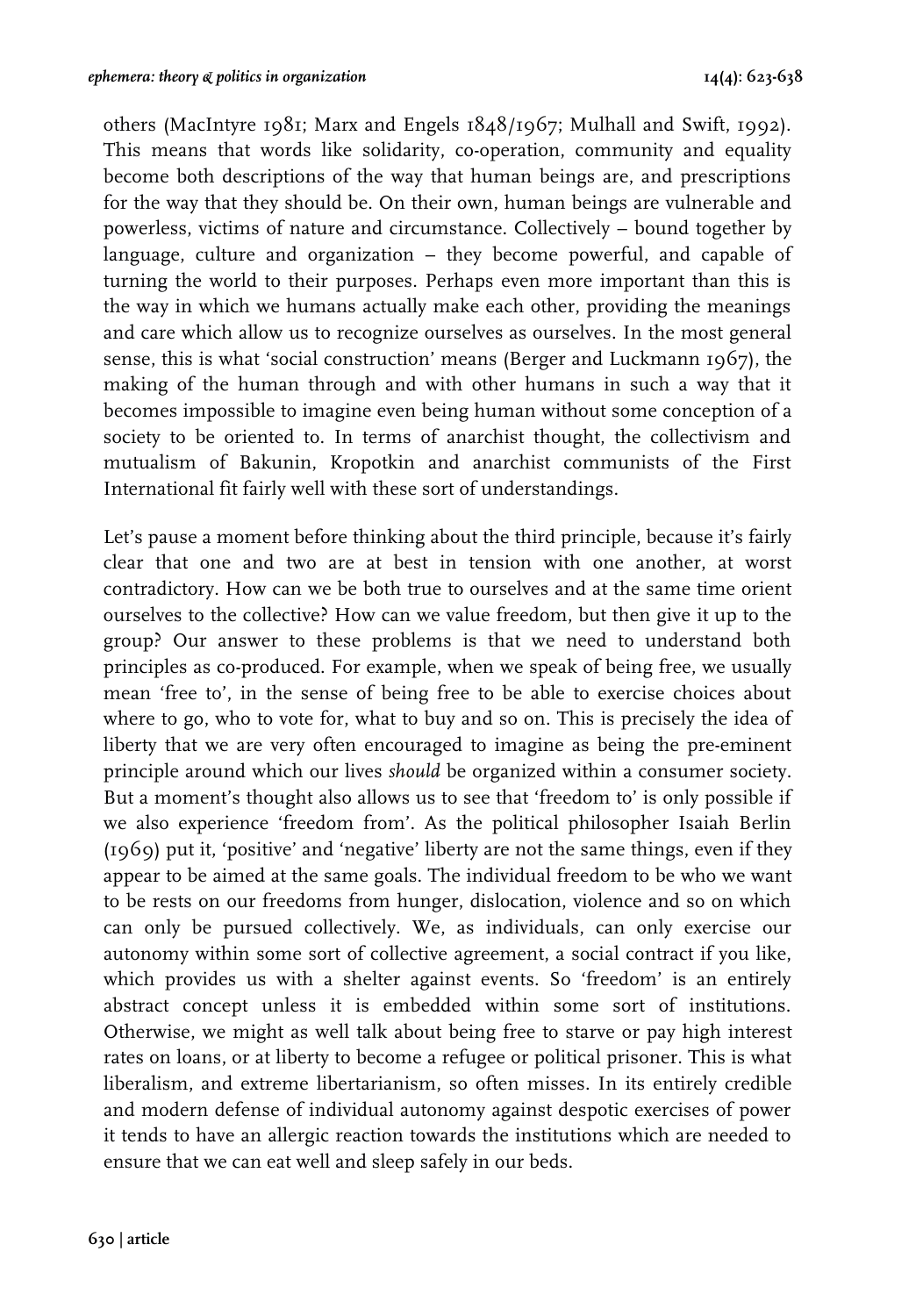The reverse is also true of course. As the history of the  $20^{th}$  century showed very clearly, just because a social system claims to be collective (whether communist, nationalist, capitalist or national socialist) it doesn't mean that it is. Even if it is supported by a majority, there might be compelling reasons not to support certain dominant norms, to stand out against the mass (Arendt, 1994 [1963]). Often enough, loud claims to be representing others are actually providing a warrant for the powerful to do what they want. The suggestion that individual preferences should always be dissolved in the collective, and that any dissent from the dominant line is heretical, is one that we find in a wide variety of flavors. Liberty is usually suppressed in the name of a greater good – 'the corporation', 'the people', 'the state', 'the nation' – but what is common is that it requires conformity, fear, exile or death to enforce it. There is not such a merit in being collective that the destruction of all liberties is necessary in order to achieve it. Indeed, as Zygmunt Bauman has argued, the impulse to create the perfect collectivity is itself something to be distrusted (1989, 2007). The idea of creating the ideal human within the ideal city is one that requires that people and things which don't fit are 'weeded' out, and that all the contradictions and politics of real people in real places are reduced to a 'year zero' from which we can begin again. It is because of such assumptions - often enough wielded by feudal kings, generals and bishops – that assertions of individual liberty matter.

That being said, the dichotomy between the individual and society is not quite so straightforward or dramatic because it also often mediated by some sort of identity as a member of a group, class or category *within* or *between* wider societies (Jenkins, 2008). When organizing happens on this level – social movements, women's groups, indigenous organizations, social class based politics – it is often protecting a form of collective autonomy against perceived repression or ignorance. The politics of identity insists on the importance of some form of collective distinctions and on the 'right' to express them. Here we can see many practical examples of how a certain sort of individual difference becomes aligned with a cooperative strategy, and, consequently, a form of distinctiveness can be articulated as the precondition for a form of solidarity. When a group of anarchists establish their own co-operative, or the Somali migrants in an Italian city establish self-help groups, they are making an identity claim. We can be 'different together', a position which appears to dissolve a clear distinction between liberalism and communitarianism, between the demand for freedom and the embracing of a collective. This is not the same as insisting on radical autonomy, but neither is it necessarily a form of totalitarianism. As with many matters, the messy reality of actual organizing is rarely as simple as theoretical distinctions would suggest. The fluidity and hybridity of many identities today, including those of class, pose challenges to scholars just as they do to citizens and activists.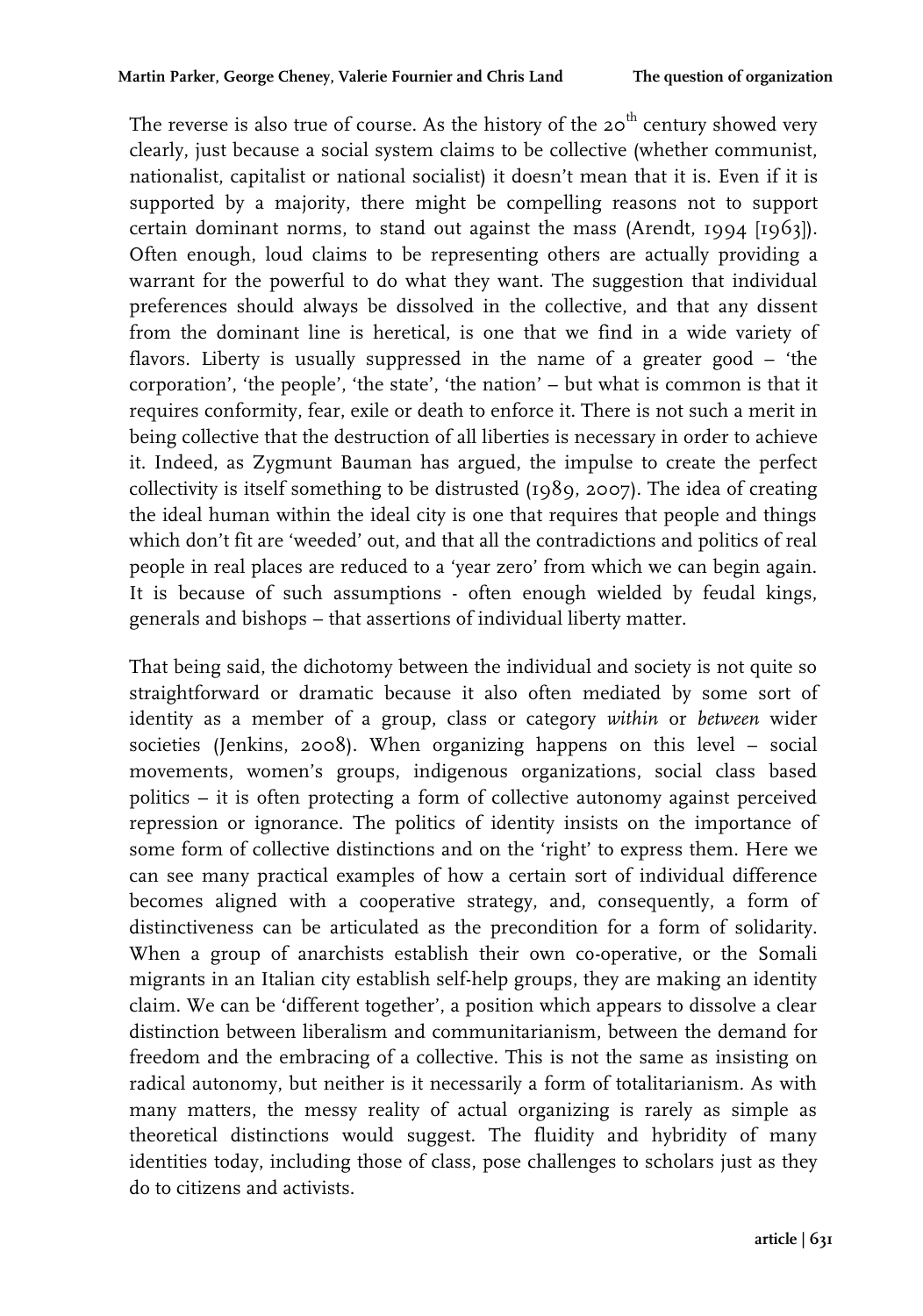In any case, even if we acknowledge that our two first principles do embody a profound contradiction, does this matter? Contradiction is not something to be feared or eliminated by arguments in papers like this, as if the 'one best way' could be described once and for all. Instead it is a lived reality for people who take on the responsibilities of organizing people and things, as they juggle mixed motives and outcomes individually and collectively. The tensions between being free, making enough money, having an impact, worrying about the future or whatever are not ones which will go away by making theoretical gestures. Indeed, if there were no tensions or conflicts in a particular set of ideas it would be difficult to understand it as living thought. If we already have all the answers, if we already know how to do things, then there would be little point in debating alternatives, or learning from anarchism, and no way to understand what a word like 'politics' might mean.

Our third principle is a little easier however, in the sense that it presents a more direct challenge to the externalizing tendencies of capitalism. We think that any alternative worth the name must have a responsibility to the future – to the conditions for our individual and collective flourishing. This will involve words which are used often nowadays, but not always taken very seriously as practices, such as sustainability, accountability, stewarding, development and progress. The economic and organizational structures of the present tend not to encourage such responsibilities, instead treating people and planet as resources which can be used for short term gain by a few. In large part, these are matters which bear upon questions of climate change, environmental degradation and loss of biodiversity, but not exclusively. The conditions for our individual and collective flourishing are also institutional and cultural; any responsibility to the future must also have regard to the sorts of people we create and the sort of organizational arrangements that they make and that make them. This means, for example, being attentive to what technologies do to us and for us; what sort of assumptions about democracy and hierarchy we embed into our workplaces; or how the architecture of our dwellings separates home from work, or women from men. We take responsibility to be a term which presses us to think about all sorts of consequences, which encourages us to respond to the 'long future', and not insulate ourselves with the usual arguments which merely end up displacing problems to some other place, and some other time. As the Great Law of the Iroquois Confederacy was supposed to have it – 'In every deliberation, we must consider the impact of our decisions on the next seven generations'.

What we have here then are three principles which we require of alternative forms of organization, three responsibilities which must be negotiated and understood – to ourselves, to others, and to our future. All three are elements of what we believe to be alternative and any one in isolation is insufficient. An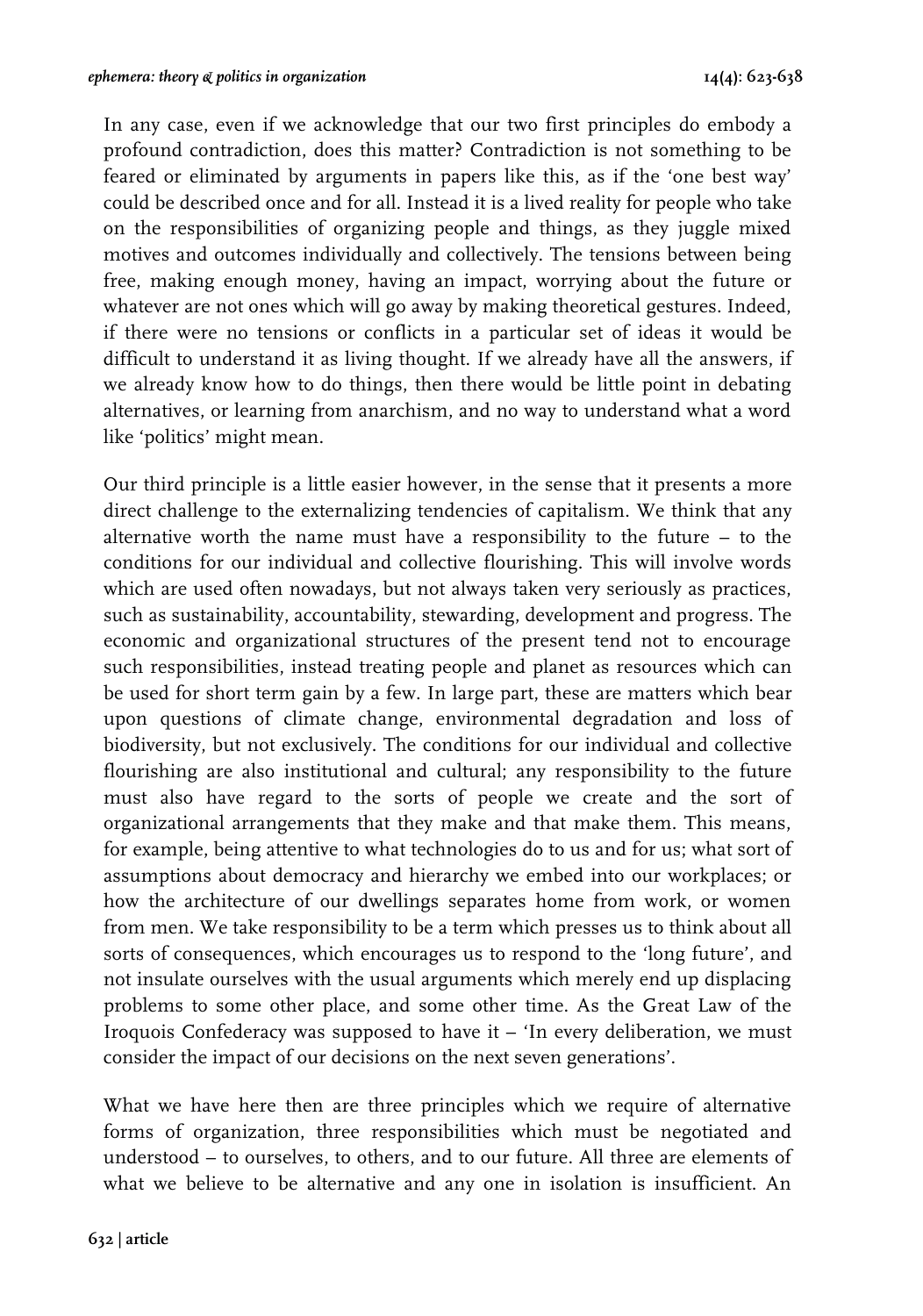organization which only defends individual liberty will not be able to co-ordinate very much, but an organization which only demands collective loyalty must necessarily expel disagreement. And, since we don't know and probably won't agree on what the future should look like then the balance between individualism and collectivism will also be written across our futures. These three cannot be treated as matters that can ever be solved for once and for all, but rather as concerns that must be raised, and addressed, in the certain knowledge that there will always be disagreements. Too much concern for ourselves ends up as possessive individualism and selfishness; too much direction from others and bending to the collective will is a form of coercion; and too many promises about the ideal future neglects the mucky problems of the present. For us, evidence of all three is required before we deem something to be 'alternative'.

## **Organizing as politics**

Certainly in every collective undertaking on a large scale there is need for division of labour, for technical direction, administration, etc. But the authoritarians are merely playing with words, when they deduce a reason for the existence of government, from the very real necessity for organization of labour. The government, we must repeat, is the aggregate of the individuals who have received or have taken the right or the mean to make laws, and force the people to obey them. The administrators, engineers, etc., on the other hand, are men who receive or assume the charge of doing a certain work. Government signifies delegation of power, that is, abdication of the initiative and sovereignty of everyone into the hand of the few. Administration signifies delegation of work, that is, the free exchange of services founded on free agreement. (Malatesta, 1891)

Errico Maletesta, like so many other anarchists, is not against organization. In this closing paragraph of his pamphlet *Anarchism*, he uses the word 'administration', and opposes it to 'government'. For Malatesta and many others, the question of administration, of organization, is open once we refuse the naturalization of government imposed by the state. But this does not mean that anarchists can show us how to organize, and neither should we expect that they can. This would be to abdicate our own choices to another set of experts. Instead, we have suggested three broad ways in which we might judge forms of organization for their radical politics. Thinking about these three dimensions makes organization into a series of choices and encourages us to see that there is always another way of getting things done. It problematizes the relationship between means and ends, often making means into ends themselves. Rather than believing that 'we have no alternative', we become able to see that 'organizing' is an open process, and become more able to understand and debate the values which underpin particular institutions and ways of doing things.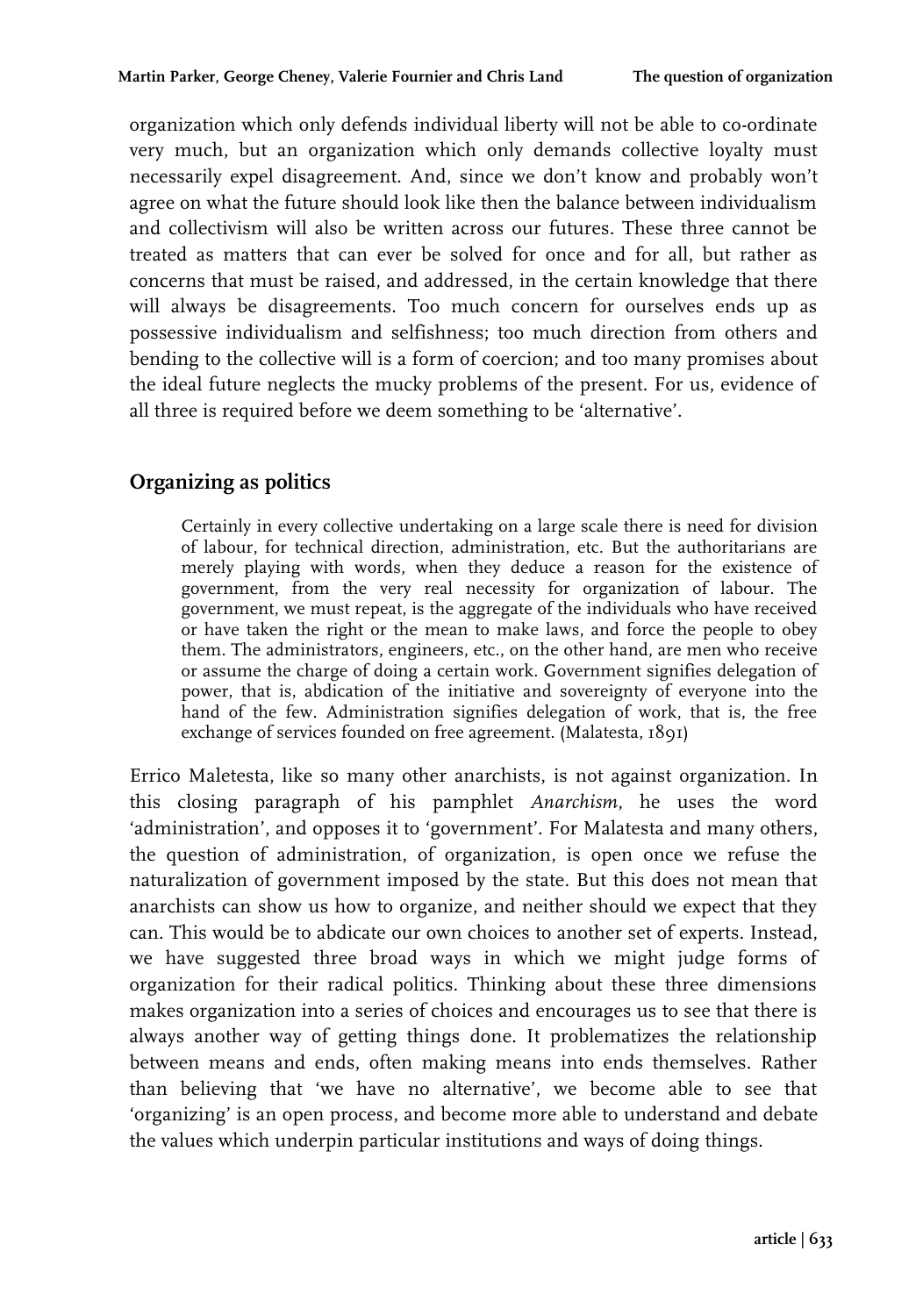Another implication of this is to think of organizing as a kind of politics made durable<sup>1</sup>. Our current versions of markets, management, hierarchy, leaders, employees, consumption and so on constitute a particular set of political assumptions which are solidified in organizational configurations. These aren't necessary and inevitable arrangements, dictated by the structure of our monkey genes or the misleading metaphor of the invisible hand of the market. Rather than seeing organizing as a technical matter, something to be left to experts with MBAs perhaps, we can understand it as a way of working through the complex ways of being human with other humans and hence a responsibility and possibility for all of us (Parker et al. 2007; 2014). This is why critical management studies has much to learn from anarchism, as well as feminisms, deep green thought and socialism, because it *makes organization radically contingent*. This is the most important implication of all forms of anarchist thought, the reason why anarchists cannot be opposed to organization. Instead anarchists of all stripes have continually problematized the concept, making the implications of social arrangements transparent to those who engage in them. This is what we might call 'reflexive organizing', a form of working which deliberately and continually reflects on how people and things are being put together.

For example, if we claim that democracy – the rule of the people – is a value that we care about then we might reasonably ask just why so many decisions in workplaces are taken autocratically, by a small minority. Arguments from expertise or efficiency might work in particular cases – such as when a doctor uses their expertise to diagnose a medical problem, or something has to be done quickly – but this is not the case in many situations. Why assume that all forms of organization need a class of people called 'managers', and that these people should be paid so much more than the workers? Why are these managers appointed, and not elected? Why assume that the people who work for a company will be different to the people who own it? Why not have workers or trade union representatives sitting on boards of directors? Why do shareholders have votes, but not employees, members of local communities, customers and so on?

Once these sorts of questions and many others are opened up, it is difficult to get them back in the box. The answers become prefigurative of a certain attitude, a constitutive politics in themselves. This is to stress the open ended quality of organizing and the importance of thinking about organizational processes as part of thinking through the recognition of individual autonomy, the encouragement of solidarity, and taking responsibility for the future. As we explored above, how

 1 To rephrase Bruno Latour (1991)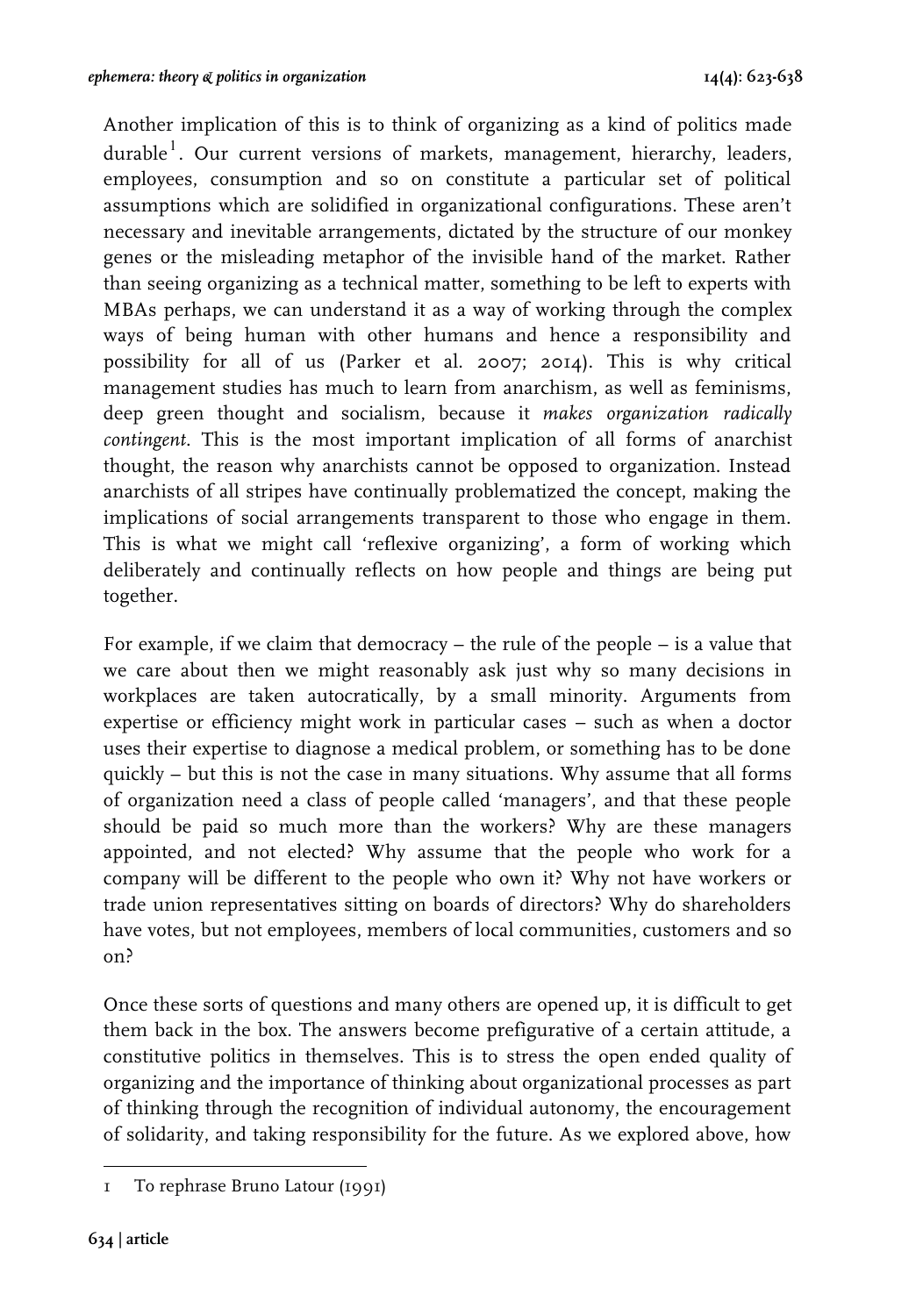we reach decisions can be as important as the decisions themselves. This is a really important shift, because it moves us away from thinking that organizing is what happens *after* decisions have been taken, and that it can be left to other people. In a society with a complex division of labor, professional politicians and policy makers, global supply chains and gigantic corporations, it is not surprising we should believe this. Most often, the responsibility does not seem to be ours when we swipe a credit card, buy some shoes or tick a box on a ballot paper. We make a choice, and someone else organizes things for us. In this paper we are proposing that organizing is a decision too, a means and an end, a decision which prefigures and shapes what follows.

In some rather important ways, we also think that these principles press us to think locally, to think small (Schumacher, 1993 [1973]), because any meaningful use of words like difference, community, sustainability and so on must refer to a particular group of people with names and faces. Otherwise the words are merely hopeful labels with no referent to the times and places where we live our lives. One of the features of the 'there is no alternative' argument is to point to forces outside the local which constrain decision making. 'If it was up to me…'; 'in an ideal world…'; 'if we don't do this…', are all phrases which deny local agency and point to a framework which means that things just have to be like they are. Other people and things – 'head office', 'the market', 'the customer' – can be given the responsibility for the maintenance of the social order. But this buck passing has a cost in terms of the way that it prevents us from thinking that these responsibilities are ours, and that we can imagine different ways that things can be done. That is why many of our alternatives confront us with the local, with what is in front of our noses, because it is there that we spend most of our lives.

That being said, small isn't always beautiful, particularly when it comes to the avoidance of insularity and the building of (real and metaphorical) bridges. In addition, as Jo Freeman argued in 'The Tyranny of Structurelessness' (1970), small groups can also reproduce all the hegemonic problems of larger ones, but in ways that are less perceptible and more difficult to struggle against. Finally, as anarchists from Kropotkin to Bookchin have argued, small institutions can also become large through federalist arrangements entered into freely and with the intention of mutual aid. In networked and connected times like ours the 'will of the many' can be expressed through forms of virtual collectivity which can have demonstrably powerful effects, within the alter-globalization movement for example (Maeckelbergh, 2009). Nonetheless, in the most general terms, smallness is less likely to do as much damage as giganticism. In other words, we don't have to assume that organizations must grow and become big, because in taking our three responsibilities seriously we might decide that local works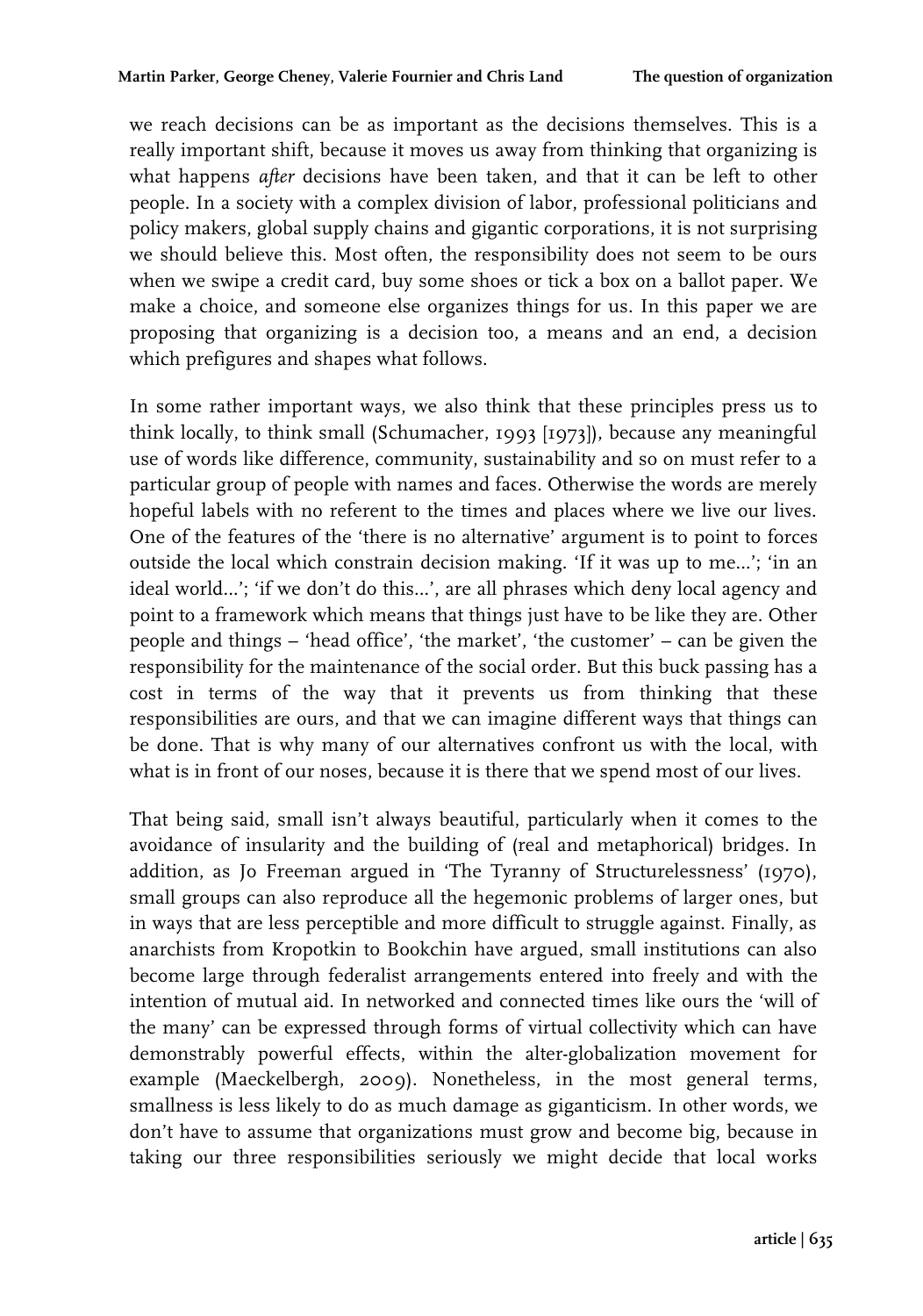better. But whatever the scale, the point is that how we organize reflects political choices.

Not that any of this is easy, because simply imagining that the world could be different merely builds castles in the air. So this manifesto is not merely an idealistic project, in the sense of putting forward some images of what a perfect world might look like, but more like a recipe book, in which the arguments are intended to function to provide some ideas and inspiration. Browsing through a recipe book, you are not told what to make, when to make it, and how to eat it, but are encouraged to think that you don't need to keep on eating Chicken McNuggets if you desire something else. Other theories of organization are available.

#### **references**

- Arendt, H. (1994 [1963]) *Eichmann in Jerusalem: A Report on the Banality of Evil*. London: Penguin
- Bauman, Z. (1989) *Modernity and the Holocaust*. Cambridge: Polity.

Bauman, Z. (2007) *Liquid Times*. Cambridge: Polity.

- Berger, P. and T. Luckmann (1967) *The Social Construction of Reality*. Harmondsworth: Penguin.
- Berlin, I. (1969) *Two Concepts of Liberty*. Oxford: Clarendon Press.
- Cheney, G. (2002) *Values at Work*. Ithaca, NY: Cornell University Press.
- Clegg, S. (1990) *Modern Organizations*. London: Sage.
- Dunois, A. (1907) 'Anarchism and Organization', *Anarchy and Organization: The Debate at the 1907 International Anarchist Congress* [http://theanarchistlibrary.org/library/various-authors-anarchy-and-organization-thedebate-at-the-1907-international-anarchist-congres].
- Fisher, M. (2007) *Capitalist Realism*. Winchester: ZerO Books.
- Foucault, M. (1983) 'On the Genealogy of Ethics: An Overview of Work in Progress', in H.L. Dreyfus and P. Rabinow (eds.) *Michel Foucault: Beyond Structuralism and Hermeneutics*. Chicago, IL: The University of Chicago Press.

Franks, B. (2008) 'Postanarchism and Meta-Ethics', *Anarchist Studies*, 16(2): 135-53.

- Freeman, J. (1970) The Tyranny of Structurelessness' [http://struggle.ws/pdfs/tyranny.pdf].
- Georgiou, P. (1981) 'The Goal Paradigm and Notes toward a Counter-paradigm', in M. Zey-Ferrell and M. Aiken (eds) *Complex Organizations: Critical Perspectives*. Glenview, IL: Scott Foresman.
- Latour, B. (1991). 'Technology is Society Made Durable', in J. Law (ed.) A Sociology of Monsters? Essays on Power, Technology and Domination, Sociological Review Monograph. London, Routledge.

Lovink, G. and Scholz, T. (2007) *The Art of Free Cooperation*. Brooklyn, NY: Autonomedia. Macintyre, A. (1981) *After Virtue*. London: Duckworth.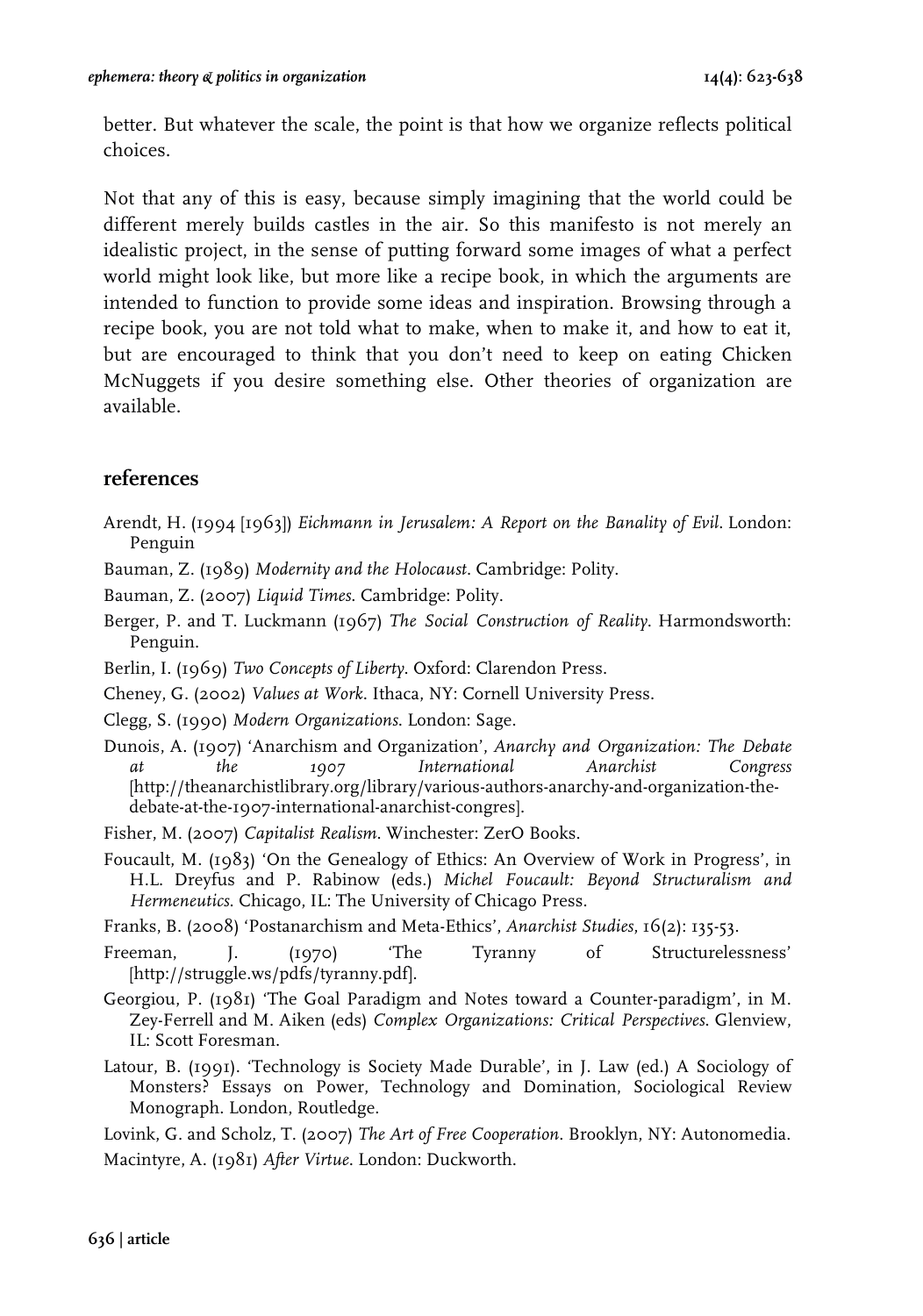- Maeckelbergh, M. (2009) *The Will of the Many: How the Alterglobalisation Movement is Changing the Face of Democracy*. London: Pluto.
- Maeckelbergh, M. (2011) 'Doing is believing: Prefiguration as strategic practice in the alterglobalization movement', *Social Movement Studies*, 10(1): 1-20.
- Malatesta, E. (1891) Anarchy. [http://www.marxists.org/archive/malatesta/1891/xx/anarchy.htm].
- Malatesta, E. (1907) 'Anarchism, Individualism and Organization', *Anarchy and Organization: The Debate at the 1907 International Anarchist Congress* [http://theanarchistlibrary.org/library/various-authors-anarchy-and-organization-thedebate-at-the-1907-international-anarchist-congres].
- Marx, K. and F. Engels (1967) *The Communist Manifesto*. Harmondsworth: Penguin.
- McNally, D. (2005*) Another World is Possible*. Winnipeg: ArbeiterRing Publishing.
- Mill, J.S. (2005 [1959]) *On Liberty*. New York, NY: Cosimo Classics.
- Mulhall, S. and A. Swift (1992) *Liberals and Communitarians*. Oxford: Blackwell.
- Nozick, R. (1974) *Anarchy, State and Utopia*. New York, NY: Basic Books.
- Parker, M. (2002a) *Against Management*. Cambridge: Polity.
- Parker, M. (ed) (2002b) *Utopia and Organization*. Oxford: Blackwell.
- Parker, M., V. Fournier and P. Reedy (2007) *The Dictionary of Alternatives: Utopia and Organization*. London: Zed.
- Parker, M., G. Cheney, V. Fournier and C. Land (eds) (2014) *The Companion to Alternative Organization*. London: Routledge.
- Schumacher, E. (1993 [1973]) *Small is Beautiful*. London: Vintage.
- Ward, C. (1996) 'The Organization of Anarchy', in L. Krimerman and L. Perry (eds.) *Patterns of Anarchy*. New York, NY: Anchor Books.
- Weber, M. (1978 [1922]) *Economy and Society: Volume 1*. Berkeley, CA: University of California Press.

#### **the authors**

Martin Parker works at the School of Management, University of Leicester. Recent books include *Alternative Business: Outlaws, Crime and Culture* (Routledge 2012) and he is part of the collective which wrote *Fighting Corporate Abuse* (Pluto Press, 2014). Email: mp431@leicester.ac.uk

George Cheney is currently an adjunct professor at the University of Utah, the University of Texas at Austin, both USA, and the University of Waikato, NZ, where he involved in a number of long-term collaborations. He is also affiliated with the Ohio Employee Ownership Center, Kent State University, Ohio, USA, where he remains an adjunct graduate faculty member, and Mondragon University, the Basque Country, Spain, where he continues to work on issues in contemporary cooperativism.

Valerie Fournier is Senior Lecturer in Organization Studies at Leicester University. Her research interests range from Critical Management Studies to alternative organisations and economies. Her recent work has explored ideas of utopia, degrowth and communal organising; and she is currently working on the commons as a mode of organising.